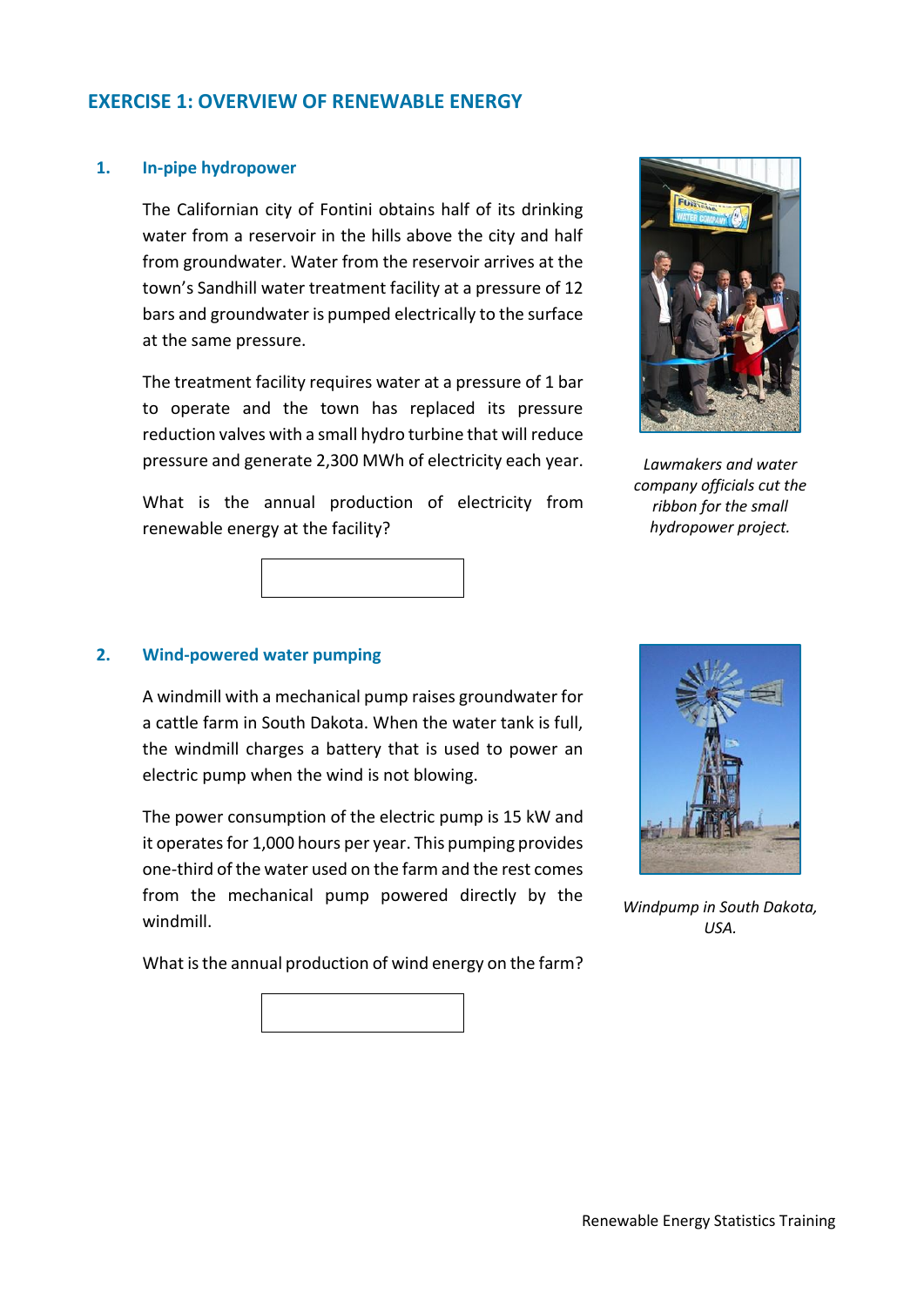## **3. Wind-powered desalination**

A wind-powered desalination system has been tested in the coastal village of Ocachu in Mexico. The windmill raises groundwater with a low salt content and creates the pressure required for desalination using reverse osmosis. When the wind is not blowing, a generator is used to operate an electric pump that raises water and generates the pressure for desalination.

In the first year of operation, the windmill provided 90% of the energy required to operate the plant and an additional 50 MWh was provided by the diesel generator.



*Aeolus wind-powered desalination system.*

How much wind energy was produced for desalination?

 $\mathcal{L}_\text{max}$ 

#### **4. Renewable waste**

In the city of Kung Wei in China, waste is turned into energy at a large incinerator and various landfill sites (with biogas recovery) around the city. The average composition of the waste (by weight) is:

|  | Paper and card: | 25% |
|--|-----------------|-----|
|--|-----------------|-----|

- Hard plastics 25%
- Food: 20%
- Wood: 10%
- Textiles: 5%
- Soft plastics 5%
- Metal 5%
- Glass 5%

*Municipal solid waste incinerator, China*

The municipal waste incinerator generates 18,000 MWh of electricity each year and electricity generated from biogas at the landfill sites amounts to another 8,000 MWh.

How much bioenergy is produced each year from these facilities?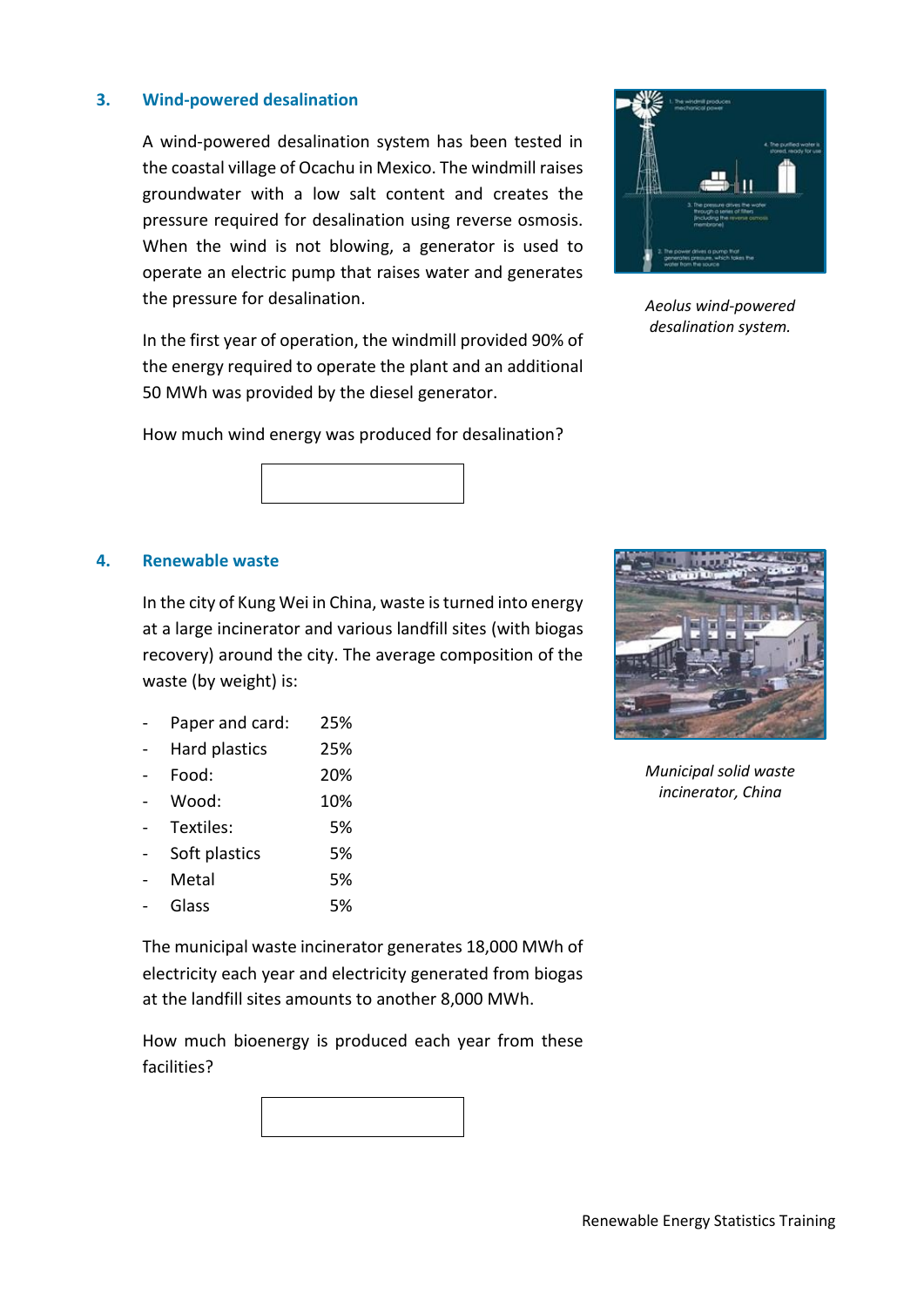## **5. Animal power**

Jim Johnstone Forestry Co. in the United Kingdom recently replaced their forestry tractor with horses. They use these horses at production sites to take cut trees from inside the forest to the main road.

The horses have reduced the annual fuel consumption at the company by 6,000 litres a year, which is equal to about 235 gigajoules (GJ).

Considering the fuel that has been saved, is the company producing renewable energy and reducing its  $CO<sub>2</sub>$ emissions now?

\_\_\_\_\_\_\_\_\_\_\_\_\_\_\_\_\_\_\_\_\_\_\_\_\_



*Log extraction using horses, Johnstone Forestry, UK*

# **6. Variable or intermittent energy resources**

Which of the following types of renewable energy are variable resources? *(tick any that are variable)*

- Hydropower \_\_
- Tidal energy
- Ocean energy
- Wave energy
- Wind energy
- Solar PV
- Concentrated solar power
- Geothermal energy
- Bioenergy from bagasse
- Sugar cane ethanol







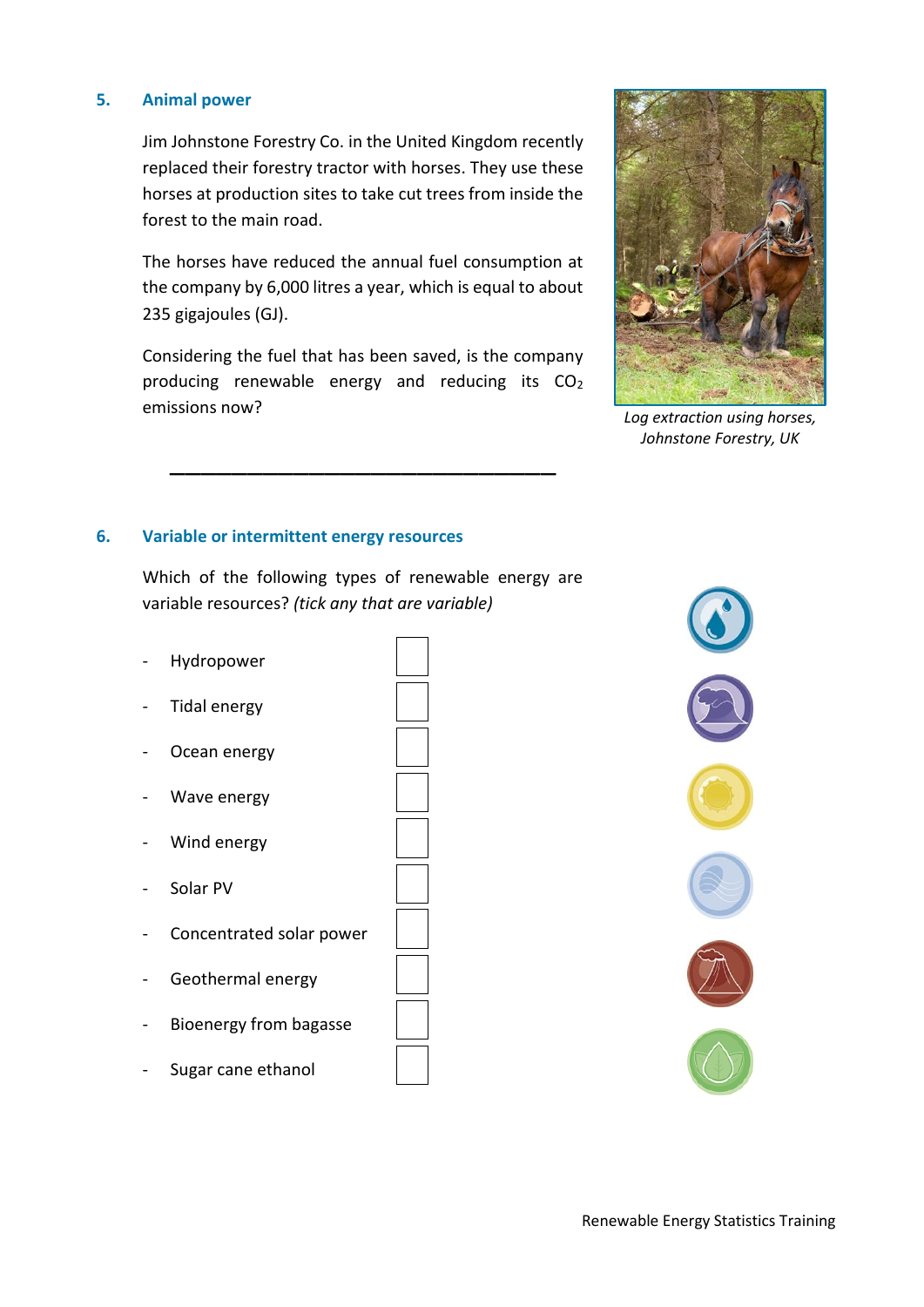# **7. CSPV, CSP and CST**

What are the differences between concentrated solar PV, concentrated solar power and concentrated solar thermal energy?



*Stirling Energy System's 300 MW solar power plant in California.*

### **8. Geothermal springs (baths)**

A few kilometres outside the city of El Tur, a hot spring flows from the mountain of Gebel El Tur into a carved stone house known as the *"Lord Moses' bath"* or Hammam Moussa. The water from the spring has a constant temperature of 27° C and the bath is a popular tourist destination.

Can the water from such springs be considered as a type of renewable energy?

\_\_\_\_\_\_\_\_\_\_\_\_\_\_\_\_\_\_\_\_\_\_\_\_\_



*Hammam Musa (Moses' Bath), Egypt*